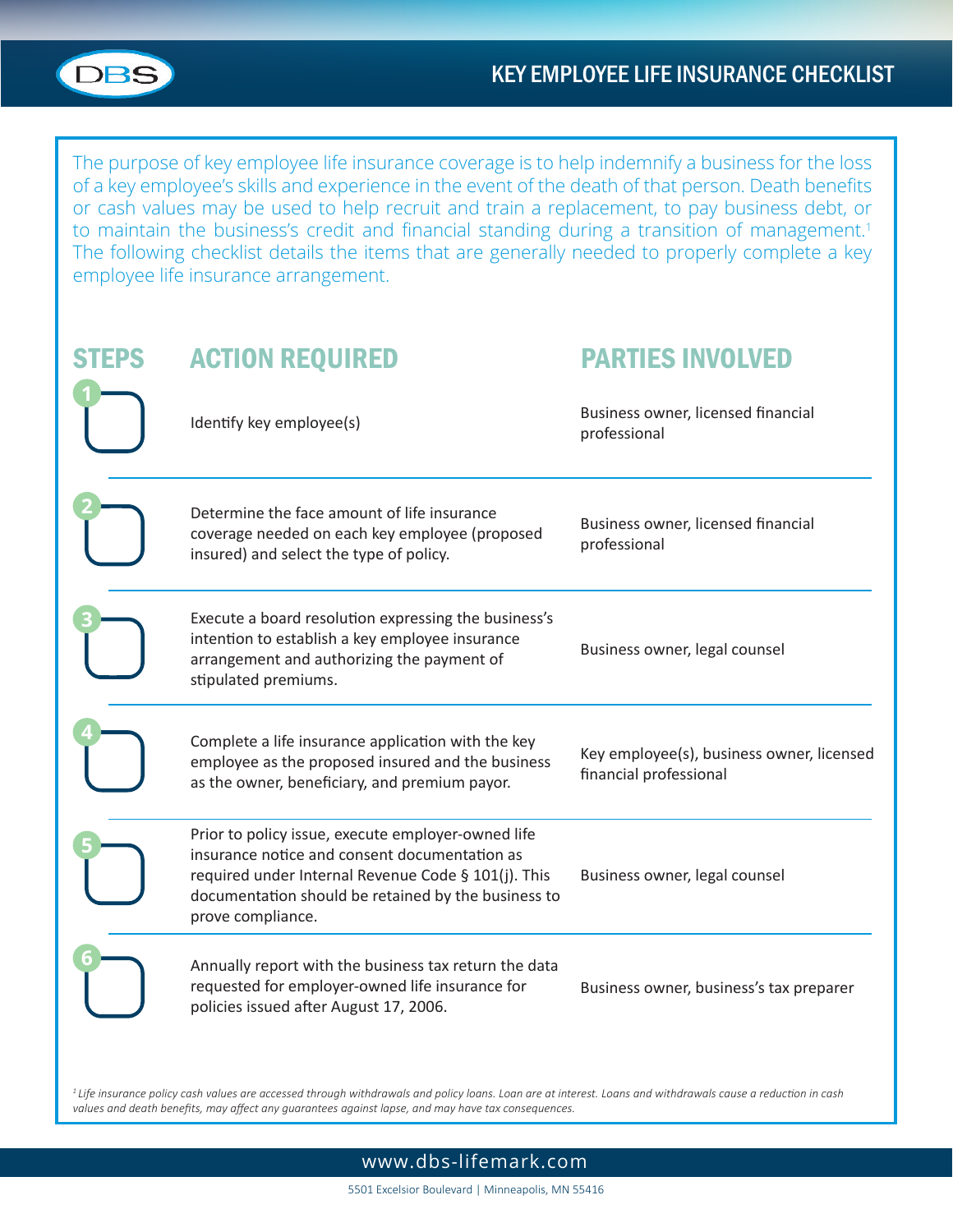

# IDENTIFYING KEY EMPLOYEES

A key employee can be anyone – an owner or nonowner. What distinguishes someone as "key" is that their loss would severely impact a business until a replacement is found and trained. A key employee could be someone who might influence client relationships, someone whose loss might negatively affect a business's credit or reduce business income, or someone with special skills and talents.

# QUANTIFYING THE FACE AMOUNT OF COVERAGE

The amount of insurance coverage should reflect the estimated monetary loss the business would suffer from the death of the key employee. Varied approaches exist to estimate the monetary loss to the business. The method most frequently used to quantify the face amount of coverage is based on either a generic multiple of the key employee's income or a percentage of an existing debt. In the absence of documentation, the general guideline is 5-10 times income or 50-70% of debt (less the existing amount of key person coverage already in force). While it is possible to justify coverage beyond the income multiple or percentage of debt guidelines, realize that additional supporting documentation will need to be provided.

It should be noted that key employees' W-2 compensation is often only a portion of their income. Perks such as stay bonuses, stock options, equity interest in the business, and benefits such as nonqualified plans are also reflective of the individual's value to the business. For key employees who have an ownership interest in the business, also look at the tax structure of the business entity. Distributions in lieu of W-2 income are often made to key employees who have ownership interests in S corporations, or guaranteed payments may be made to owners of partnerships/LLCs. Such payments will be included in an owner's tax return.

In not-for-profit organizations, compensation for key people is often less than what is paid in for-profit businesses. In such case look to other indications of a key person's value to the non-profit. In some cases it may be possible to justify greater amounts by looking at the amount of pledges or grants the key person has developed for the not-for-profit.

In new startup businesses, key employees may have taken a decrease in income at the time they joined the business. In such businesses, it is common for employees to have traded current income for an equity interest in the business. If so, the historical income records may be more reflective of the employees' value. Finally, in startup businesses, personal needs and business needs are often jumbled together. The key person is often the main breadwinner. So, where salary is lacking in a start-up business, you may considering building the insurance need based on personal needs and family protection in order to justify the amounts.

Debt liquidation coverage is frequently intertwined with key person coverage. Where this is the case, clearly describe the terms of the loan including the amount and length. If the debt is a line of credit, indicate the average outstanding debt for the last two to three years. Indicate whether the key person has personally guaranteed the debt and whether the business will experience credit difficulties at the key employee's death.

Key employee life insurance is often required in order to obtain funding for a startup business because venture capitalists want assurance that they can recoup their investment if something happens to a key person. It's not uncommon to see legal agreements where the venture capitalists require insurance equal to the sum loaned. In this regard, don't confuse debt with an equity investment by the venture capitalist.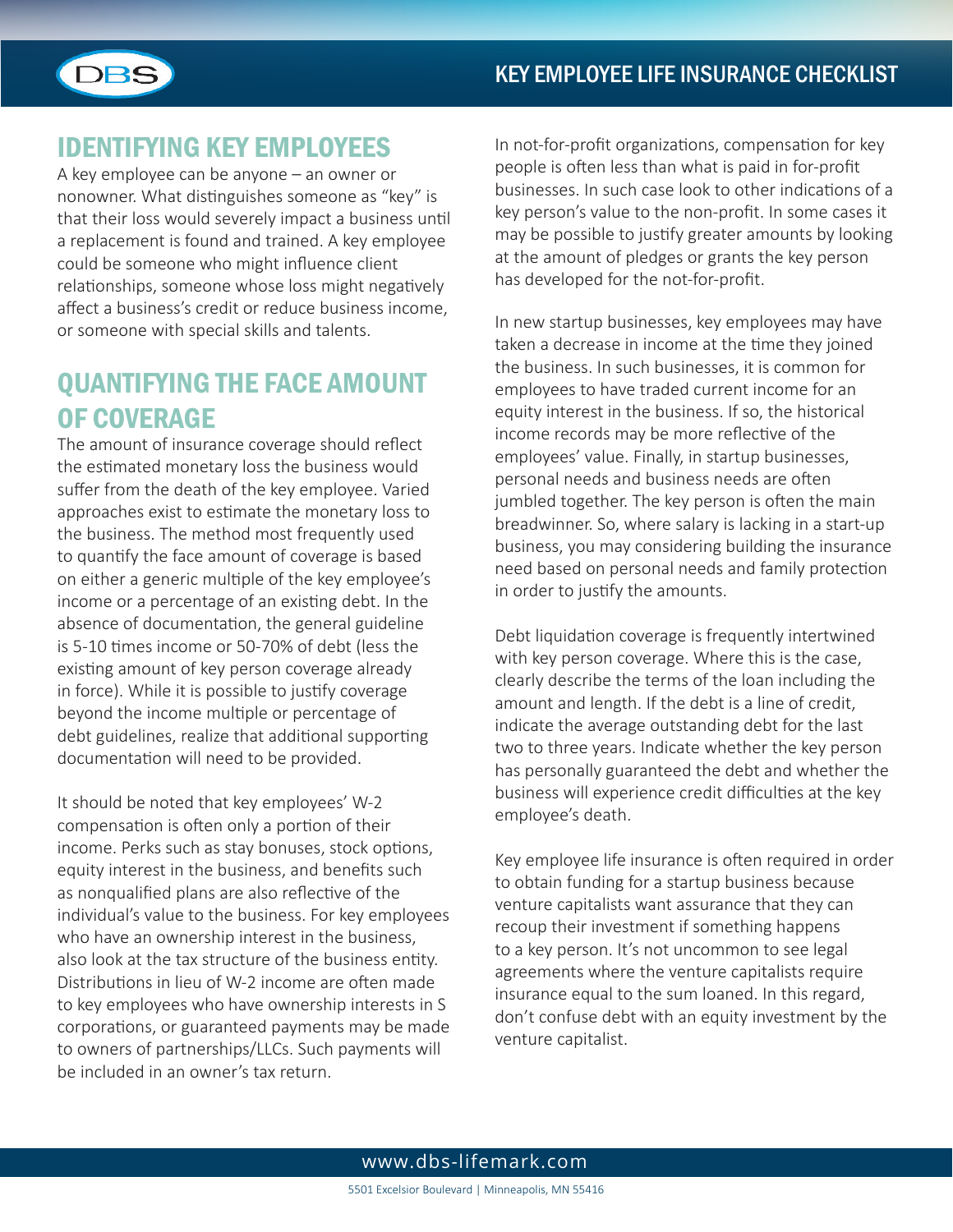

Generally, insurers will not insure the risk of loss for equity contributions to a business, while they will provide coverage for a loan.

When a case falls outside the guidelines, it is always beneficial to submit a cover letter with documentation that addresses all the important and relevant information.

# SELECTION OF A POLICY AND PREMIUM PAYMENT

Careful consideration should be given to the policy choice. Term insurance is often the type of coverage selected when insurance on the key employee is likely to be needed for only a limited period of time. However, key employee insurance is frequently used for multiple purposes, such as to help with the buyout of a business interest or informal funding of a nonqualified plan. Where this is the situation, a permanent policy may be a better option.

Typically the business is the owner, beneficiary, and premium payor of the policy. Regardless of the type of policy, the premiums are not tax deductible to the business where the business is owner and beneficiary. A decision should be made on where the premium notices and other correspondence relating to the policy(ies) should be sent. This location should be identified in the billing area of the application.

### BUSINESS RESOLUTION

The board of directors for the business should adopt a resolution expressing the business's intention to establish a key employee insurance arrangement and authorizing payment of the premium.

# NOTICE AND CONSENT REQUIREMENTS FOR EMPLOYER-OWNED CONTRACTS

For employer-owned contracts issued after August 17, 2006, the Internal Revenue Code generally provides that death proceeds will be subject to income tax. However, death proceeds may be received income tax free where specific employee notice and consent requirements are met, and certain safe harbor exceptions apply.<sup>2</sup>

Because key employee life insurance will usually be considered an employer-owned contract, it is critical that prior to policy issue, the business comply with the specific written requirements for employee notice and consent. The employee must also fall within one of the safe harbor exceptions at the time of policy issue, such as being a director, highly compensated employee,<sup>3</sup> or highly compensated individual.4

Documentation of compliance may need to be submitted depending on the carrier. Even if the insurance carrier does not require proof of compliance the business owner should retain proof that he/she met both the notice and consent requirement and the requirement that the employee fall within the safe harbor exceptions for as long as the policy is retainedas an employer-owned contract.

# POLICY APPLICATION

Generally, the application will name the key employee as the proposed insured, and the business will typically be the owner, beneficiary and premium payor.

*<sup>2</sup>The life insurance death benefit is generally received income tax-free under IRC § 101(a).*

<sup>&</sup>lt;sup>3</sup> Highly compensated employees include employees who, during the preceding *year, were 5% or more owners of the business or had compensation in excess of a specific amount during the preceding year.*

*<sup>4</sup> Highly compensated individuals include the five highest-paid officers or individuals who are among the highest paid 35% of all employees.*